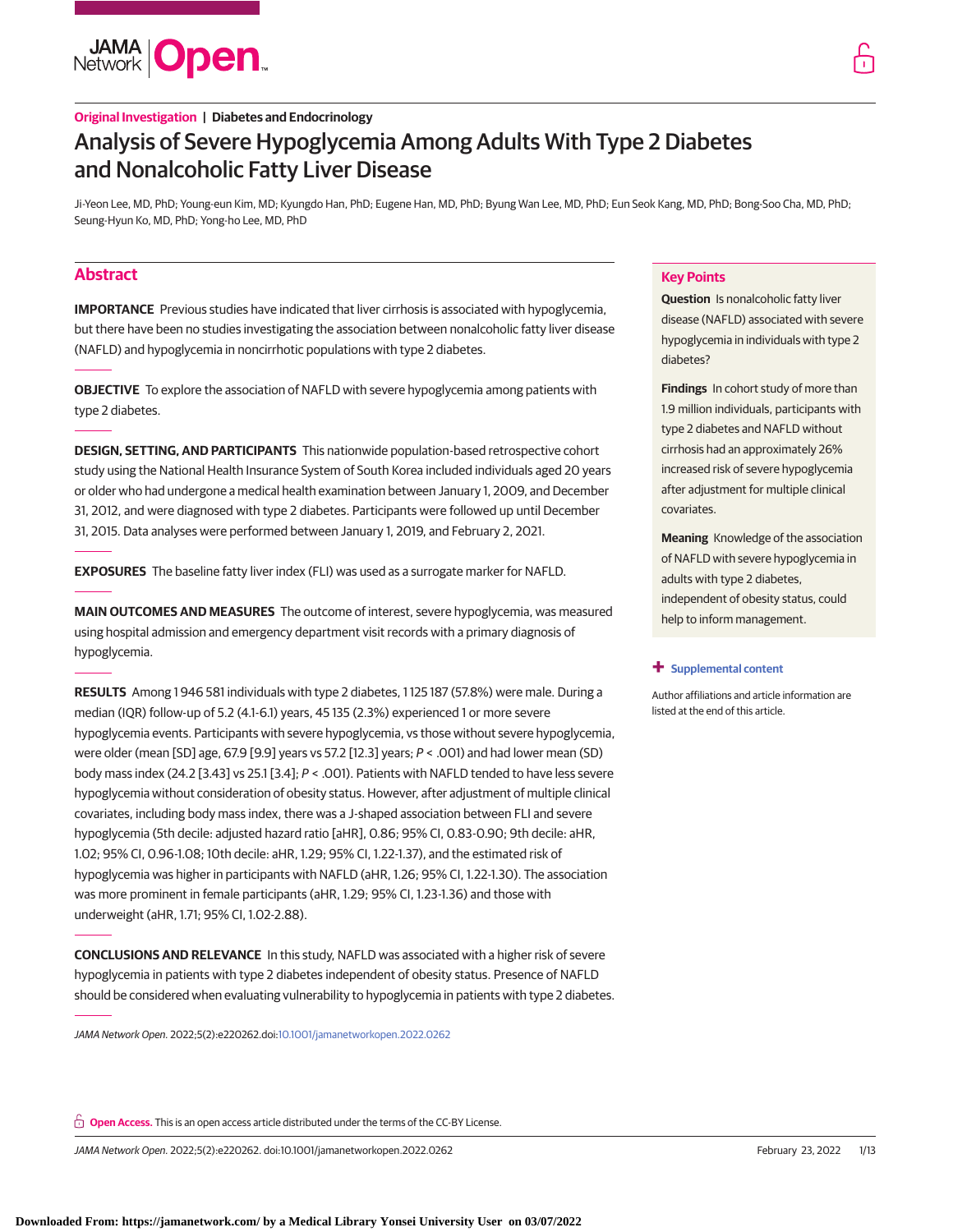## **Introduction**

Hypoglycemia is the most commonly reported adverse effect in the management of diabetes.<sup>1</sup> Severe hypoglycemia, defined as any hypoglycemia event requiring external assistance for recovery,<sup>2</sup> is often accompanied by emergency department (ED) visit or hospitalization.<sup>3</sup> In previous metaanalyses, the pooled prevalence of hypoglycemia is approximately 45% for minor events and 6% for severe events in patients with type 2 diabetes.<sup>4</sup> Severe hypoglycemia is associated with falls and driving accidents,<sup>5</sup> dementia,<sup>6</sup> cardiovascular events, and mortality.<sup>7</sup> A hypoglycemia experience also increases patients' fear and distress and lowers psychological health quality.<sup>8</sup> Considerable costs are associated with its management, ranging from \$12 to \$1850 per episode.<sup>9,10</sup> Therefore, the ability to identify individuals at high risk of hypoglycemia is sorely needed.

Older age, kidney insufficiency, and insulin therapy are well known risk factors for hypoglycemia in patients with type 2 diabetes, and Karter et al<sup>3</sup> recently developed a hypoglycemia risk stratification tool using 6 inputs (age, chronic kidney disease [CKD], insulin use, sulfonylurea use, prior hypoglycemia-related utilization, and prior year ED visit).<sup>3</sup> Regarding the association between obesity and hypoglycemia, the Action to Control Cardiovascular Risk in Diabetes Study reported that body mass index (BMI [calculated as weight in kilograms divided by height in meters squared]) of 30 or greater was associated with a lower risk of severe hypoglycemia compared with BMI less than 25 (hazard ratio [HR], 0.65; 95% CI, 0.50-0.85).<sup>11</sup> Additionally, a recent study observed an inverse, J-shaped association between BMI and the development of severe hypoglycemia.<sup>12</sup>

Nonalcoholic fatty liver disease (NAFLD) is a major metabolic liver disease worldwide, and its prevalence, estimated as 25%,<sup>13</sup> is expected to increase rapidly due to increased prevalence of obesity and aging populations. Because of its association with obesity and insulin resistance, the overall prevalence of NAFLD in patients with type 2 diabetes is reported to be 55.5%.14,15 Moreover, NAFLD is an emerging risk factor for various complications, including metabolic syndrome, cardiovascular and kidney diseases, cancers, and overall mortality.16-20 However, its association with the development of severe hypoglycemia in patients with type 2 diabetes remains unclear. Therefore, we investigated the association between NAFLD and severe hypoglycemia in patients with type 2 diabetes using a nationwide population-based cohort study.

# **Methods**

## **Data Source**

The National Health Insurance Service (NHIS) of South Korea consists of 2 main programs: National Health Insurance for employees and self-employed individuals (97% of the population) and Medical Aid for individuals with low income (the remaining 3% of the population). As a mandatory single insurance organization, the NHIS covers the entire South Korean population of more than 50 million individuals.<sup>21,22</sup> NHIS records contain demographic characteristics (eg, age, sex, income, residential area), a claims database (consultations, diagnoses by the International Statistical Classification of Diseases and Related Health Problems, Tenth Revision [ICD-10], and prescriptions), and health check-up data, including anthropometric, laboratory, and questionnaire data (medical history and health behaviors, such as smoking, alcohol drinking, and physical activity).<sup>22,23</sup> NHIS enrollees are recommended to undergo a general health examination biennially; the participation rate was 74.8% in  $2014.23$ 

This study was approved by the institutional review board of the Severance Hospital, Yonsei University College of Medicine, and informed consent from study participants was waived due to the retrospective nature of the study. This report followed the Strengthening the Reporting of Observational Studies in Epidemiology [\(STROBE\)](http://www.equator-network.org/reporting-guidelines/strobe/) reporting guideline for cohort studies.

 $\stackrel{\frown}{\cap}$  JAMA Network Open. 2022;5(2):e220262. doi:10.1001/jamanetworkopen.2022.0262 (Reprinted) February 23, 2022 2/13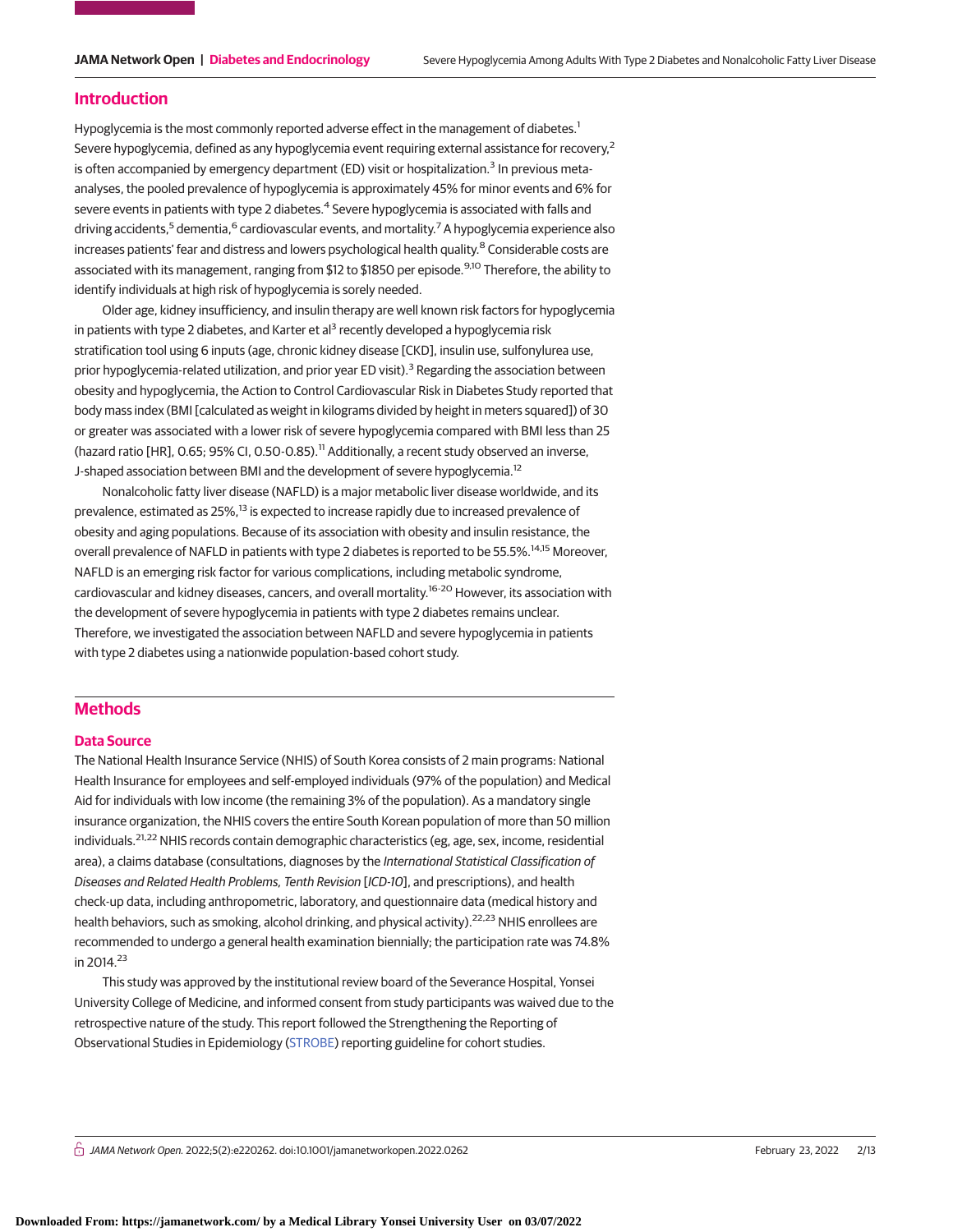#### **Study Population**

We evaluated the records of participants aged 20 years or older who had undergone the medical health examination between January 1, 2009, and December 31, 2012. Among them, participants with prevalent type 2 diabetes at baseline and those who developed type 2 diabetes during follow-up were selected. Type 2 diabetes diagnosis was based on either prescription of antidiabetic agents with ICD-10 diagnosis (E11-E14) in the claims database or fasting plasma glucose level of at least 126 mg/dL on health examination data (to convert glucose to millimoles per liter, multiply by 0.0555). Exclusion criteria were as follows: heavy alcohol consumption (>210 g/week of alcohol consumption for men and >140 g/week for women); hepatitis B or C carrier; a diagnosis of liver cirrhosis (ICD-10 code K74),<sup>24</sup> acute or chronic pancreatitis (ICD-10 codes K85, K86.0, and K86.1), and other diseases of the pancreas (ICD-10 codes K86.2, K86.3, K86.8, and K86.9); prior diagnosis of pancreas, liver, or biliary tract cancers (ICD-10 codes C25 and C22) to exclude hypoglycemia by liver and pancreatic disease other than NAFLD; and participants with missing data. A total of 1 946 581 participants with type 2 diabetes were enrolled and followed up until December 31, 2015, for a median (IQR) of 5.2 (4.1-6.1) years (eFigure 1 in the [Supplement\)](https://jama.jamanetwork.com/article.aspx?doi=10.1001/jamanetworkopen.2022.0262&utm_campaign=articlePDF%26utm_medium=articlePDFlink%26utm_source=articlePDF%26utm_content=jamanetworkopen.2022.0262).

#### **Clinical and Laboratory Measurements**

Demographic and anthropometric data including age, sex, BMI, and waist circumference (WC) were abstracted. Smoking habits were classified as noncurrent or current; alcohol drinking was identified as less than 30 g/day or 30 g/day or greater (alcohol drinker); exercise habit was categorized as less than 3 times/week or 3 times/week or more of vigorous exercise for at least 20 minutes (physically active). Low socioeconomic status was defined as participants with the lowest 20% income status. Blood samples, collected after overnight fasting, included serum glucose, total cholesterol, triglyceride, high-density lipoprotein (HDL) cholesterol, low-density lipoprotein (LDL) cholesterol, liver panel, and γ-glutamyl transferase (GGT) levels as well as kidney function (creatinine level and estimated glomerular filtration rate [eGFR]).

Hypertension was defined as ICD-10 codes I10-I13 and I15, with antihypertensive drug treatment or systolic/diastolic blood pressure (BP) of 140/90 mm Hg or greater. Hyperlipidemia was identified as ICD-10 code E78, with lipid-lowering agent prescription or serum total cholesterol level of at least 240 mg/dL (to convert total cholesterol to millimoles per liter, multiply by 0.0259). CKD was considered an eGFR of less than 60 mL/min/1.73  $m^2$  using the 4-variable modification of diet in kidney disease formula.<sup>25</sup> Cardiovascular disease (CVD) was considered as previous heart disease and/or ischemic stroke, which was defined by a combination of ICD-10 codes (I21-I22, I50 and I63-I64, G458-G459, respectively) and medical histories. Use of antidiabetic drugs (insulin, metformin, sulfonylurea, glinide, thiazolidinedione, and dipeptidyl-dipeptidase 4 [DPP4] inhibitor) was obtained through claims data.

#### **Definition of NAFLD and Severe Hypoglycemia**

The fatty liver index (FLI) was used as a surrogate marker for NAFLD. FLI was calculated using the following formula $26$ :

FLI =  $e^{x}$  / (1 +  $e^{x}$ ) × 100, where

$$
x = 0.953 \times \ln(TG) + 0.139 \times \text{BMI} + 0.718 \times \ln(\text{GGT}) + 0.053 \times \text{WC} - 15.745,
$$

with triglycerides (TG) measured in millimoles per liter, GGT in U/L, and WC in cm. The index value ranged from 0 to 100. According to a previous study, an FLI score of less than 30 can be used to estimate the absence of fatty liver (sensitivity 87%) and FLI of at least 60 to estimate the presence of fatty liver (specificity 86%).<sup>26</sup> In this study, participants were classified into 3 groups according to FLI: low FLI (<30); intermediate FLI (30-59); and high FLI ( $\geq$ 60).

The outcome of interest was measured using hospital admission and ED visit records with a primary diagnosis of hypoglycemia (ICD-10 codes E16.0, E16.1, E16.2, E11.63, E13.63, and E14.63).

 $\bigcap$  JAMA Network Open. 2022;5(2):e220262. doi:10.1001/jamanetworkopen.2022.0262 (Reprinted) February 23, 2022 3/13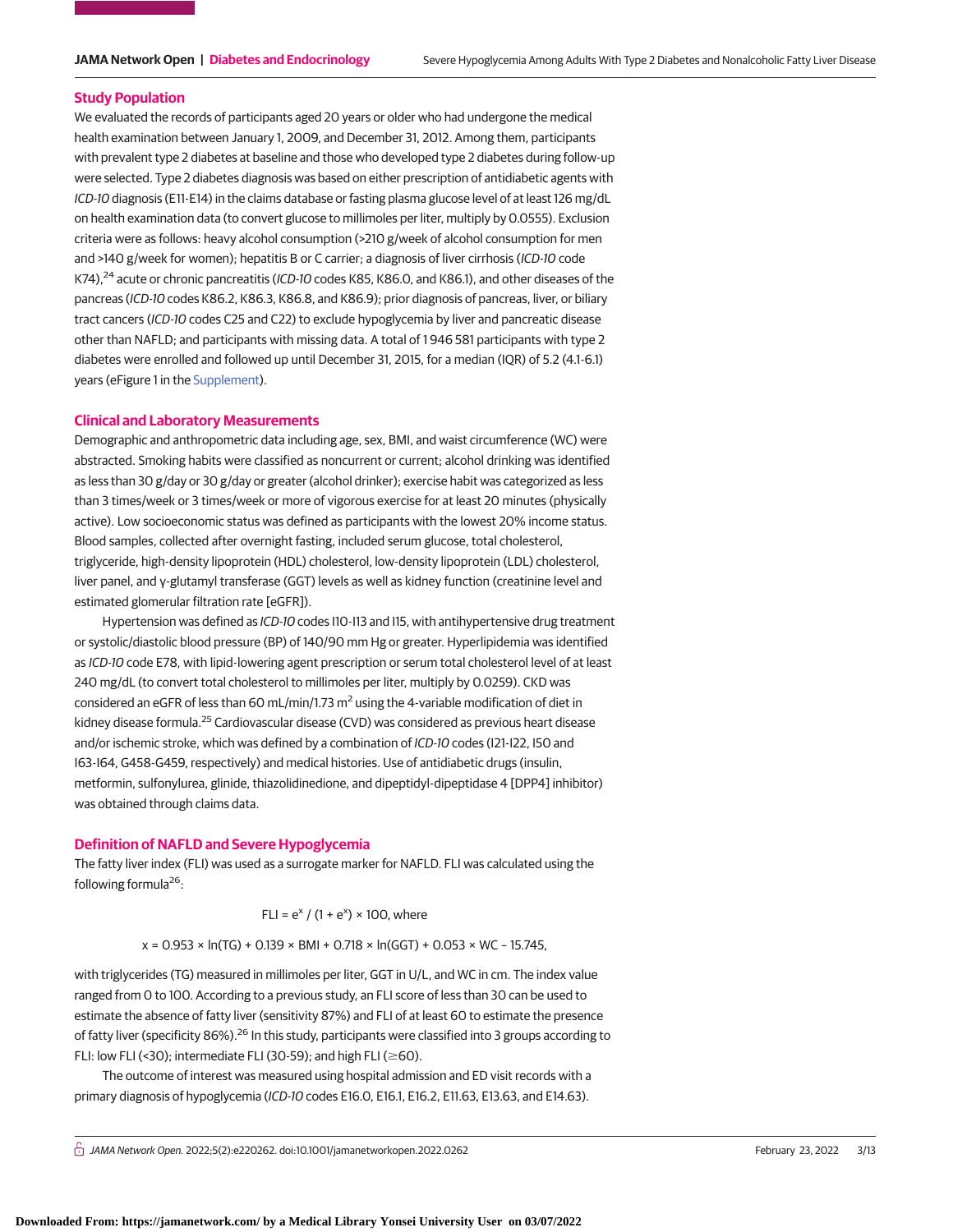Previous epidemiologic studies have used hospital admission records to identify severe hypoglycemia events using NHIS data.<sup>12,27</sup>

### **Statistical Analysis**

Baseline characteristics are presented as either mean (SD) or number (proportion). The HR and 95% CI of severe hypoglycemia events according to FLI was estimated using Cox proportional hazard regression model. Model 1 was unadjusted; model 2 was adjusted for potential confounding factors, such as age, sex, smoking and alcohol habits, exercise, and BMI; model 3 was further adjusted for severe hypoglycemia within the previous 3 years; insulin, sulfonylurea, and/or glinide use; and history of hypertension, CKD, and CVD, which were shown to be associated with the development of severe hypoglycemia (eTable 1 in the [Supplement\)](https://jama.jamanetwork.com/article.aspx?doi=10.1001/jamanetworkopen.2022.0262&utm_campaign=articlePDF%26utm_medium=articlePDFlink%26utm_source=articlePDF%26utm_content=jamanetworkopen.2022.0262). For example, insulin use was associated with 3.07-fold increased risk of severe hypoglycemia (95% CI, 3.00-3.14). We further analyzed using the Fine-Gray subdistribution hazard regression to account for death as competing risk for severe hypoglycemia.

The number (multiplied by 100 times) of severe hypoglycemia per person during the follow-up period according to FLI was estimated using a generalized linear model adjusted for confounders (as in model 3) and follow-up duration and was reported as the least-square mean (SE). We also examined the association between FLI and severe hypoglycemia events according to age subgroups (<60 or ≥60 years), sex (male or female), BMI (<18.5, 18.5-22.9, 23-24.9, and ≥25), CKD status (yes or no), CVD status (yes or no), insulin use (yes or no), and sulfonylurea and/or glinide use (yes or no). All statistical analyses were conducted using SAS version 9.2 (SAS Institute) and R version 4.1.0 (R Project for Statistical Computing). Statistical significance was set at P < .05, and all tests were 2-tailed.

## **Results**

# **Baseline Characteristics of Study Population**

Among 1 946 581 individuals with type 2 diabetes, 1 125 187 (57.8%) were men. A total of 45 135 participants (2.3%) experienced at least 1 episode of severe hypoglycemia during a median (IQR) follow-up period of 5.2 (4.1-6.1) years. Participants with severe hypoglycemia were older (mean [SD] age, 57.2 [12.3] years vs 67.9 [9.9] years; P < .001) and had lower mean (SD) BMI (25.1 [3.4] vs 24.2 [3.43]; P < .001) than participants without severe hypoglycemia. They had a higher rate of comorbidities, such as hypertension, CKD, and CVD, and the proportion of those using insulin, sulfonylurea, and glinides were higher compared with participants without severe hypoglycemia. Baseline characteristics of the study population according to incidence of severe hypoglycemia are summarized in **Table 1**.

# **Risk of Severe Hypoglycemia According to FLI**

To assess the association between NAFLD and severe hypoglycemia, HRs for severe hypoglycemia were determined according to FLI deciles (**Figure 1**). In the unadjusted model (model 1), the risk of severe hypoglycemia gradually decreased with increasing FLI. However, after adjustment for age, sex, smoking and alcohol habits, exercise, and BMI in model 2, the pattern reversed, and there was a J-shaped association between FLI and severe hypoglycemia. This remained after further adjustment for other variables, including severe hypoglycemia within the previous 3 years; insulin, sulfonylurea, and glinide use; and history of hypertension, CKD, and CVD (model 3). The risk of severe hypoglycemia gradually increased from the 5th decile (aHR, 0.86; 95% CI, 0.83-0.90), then sharply increased from the 9th decile (aHR, 1.02; 95% CI, 0.96-1.08) to the 10th decile (aHR, 1.29; 95% CI, 1.22-1.37). The cutoff value of the ninth decile was 83.5 in male individuals and 70.4 in female individuals (eTable 2 in the [Supplement\)](https://jama.jamanetwork.com/article.aspx?doi=10.1001/jamanetworkopen.2022.0262&utm_campaign=articlePDF%26utm_medium=articlePDFlink%26utm_source=articlePDF%26utm_content=jamanetworkopen.2022.0262).

Although the duration of diabetes may be associated with severe hypoglycemia,<sup>28,29</sup> the duration of diabetes was not available in this data set, so further analysis was performed only in patients with newly diagnosed type 2 diabetes. Participants with FLI of 60 or greater showed an

 $\bigcap$  JAMA Network Open. 2022;5(2):e220262. doi:10.1001/jamanetworkopen.2022.0262 (Reprinted) February 23, 2022 4/13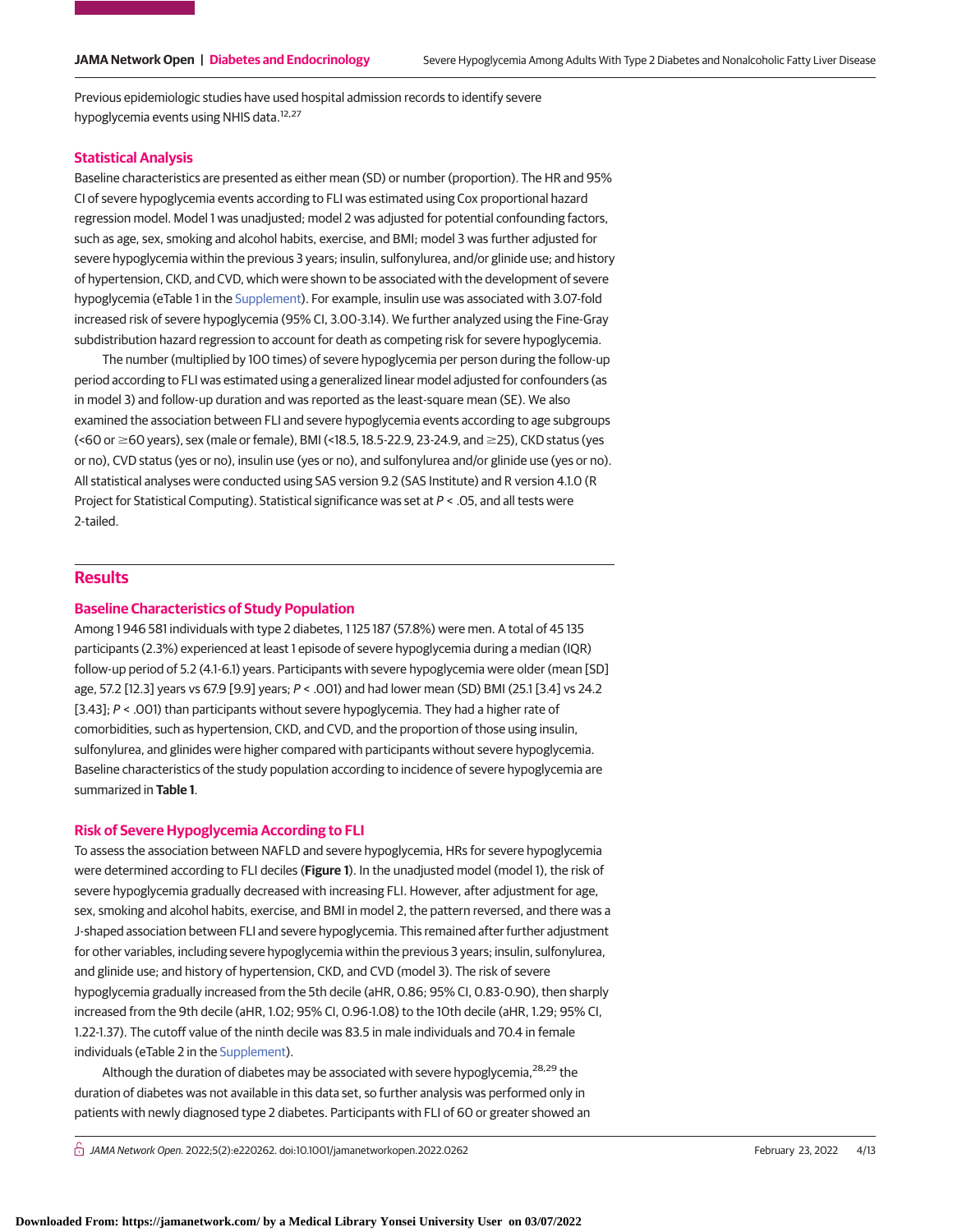88% increased risk of severe hypoglycemia compared with those with FLI of less than 30 (95% CI, 1.67-2.11) (eTable 3 in the [Supplement\)](https://jama.jamanetwork.com/article.aspx?doi=10.1001/jamanetworkopen.2022.0262&utm_campaign=articlePDF%26utm_medium=articlePDFlink%26utm_source=articlePDF%26utm_content=jamanetworkopen.2022.0262), suggesting the strong association between NAFLD and severe hypoglycemia in newly diagnosed type 2 diabetes.

Next, participants were classified into 3 groups according to FLI: absence of NAFLD (<30), intermediate FLI (30-59), or presence of NAFLD ( $\geq$ 60). The crude incidence rates of severe hypoglycemic events were significantly lower in participants with FLI 30 to 59 and FLI of 60 or greater compared with those with FLI<30 (**Table 2**). However, in the fully adjusted model, participants with FLI 30 to 59 showed a similar incidence of severe hypoglycemia compared with those with FLI of less than 30 (adjusted HR [aHR], 0.99; 95% CI, 0.97-1.02), whereas participants with FLI of 60 or greater showed a 26% increased risk of severe hypoglycemia compared with those with FLI of less than 30 (aHR, 1.26; 95% CI, 1.22-1.30). The association between higher FLI and severe

#### Table 1. Baseline Characteristics of Participants

|                                    | Participants, No. (%)              |                                      |         |
|------------------------------------|------------------------------------|--------------------------------------|---------|
| Characteristic                     | No hypoglycemia<br>$(n = 1901446)$ | Severe hypoglycemia<br>$(n = 45135)$ | P value |
| Demographic parameters             |                                    |                                      |         |
| Age, mean (SD), y                  | 57.2 (12.3)                        | 67.9 (9.9)                           | < .001  |
| Men                                | 1 104 968 (58.1)                   | 20 219 (44.8)                        |         |
| Women                              | 796 478 (41.9)                     | 24916 (55.2)                         | < .001  |
| Height, mean (SD), cm              | 162.1(9.2)                         | 157.5(9.1)                           | < .001  |
| Weight, mean (SD), kg              | 66.2 (11.7)                        | 60.1 (10.4)                          | < .001  |
| BMI, mean (SD)                     | 25.1(3.4)                          | 24.2 (3.5)                           | < .001  |
| Waist circumference, mean (SD), cm | 85.2(8.6)                          | 84.8 (8.9)                           | < .001  |
| BP, mean (SD), mmHg                |                                    |                                      |         |
| Systolic                           | 128.9(15.7)                        | 130.9 (17.3)                         | < .001  |
| <b>Diastolic</b>                   | 79.0 (10.1)                        | 77.7 (10.5)                          | < .001  |
| Current smoking                    | 465 293 (24.5)                     | 7236 (16.0)                          | < .001  |
| Current alcohol use                | 758761 (39.9)                      | 9543 (21.1)                          | < .001  |
| Physically active                  | 916 430 (48.2)                     | 15 406 (34.1)                        | < .001  |
| Low socioeconomic status           | 515 189 (27.1)                     | 12841 (28.5)                         | < .001  |
| Laboratory parameters, mean (SD)   |                                    |                                      |         |
| Fasting glucose, mg/dL             | 143.5 (43.0)                       | 141.0 (56.7)                         | < .001  |
| Total cholesterol, mg/dL           | 197.8 (41.9)                       | 189.8 (43.8)                         | < .001  |
| Triglycerides, mg/dL               | 174.5 (117.5)                      | 163.0 (104.1)                        | < .001  |
| HDL-C, mg/dL                       | 51.3 (16.6)                        | 50.4 (20.0)                          | < .001  |
| LDL-C, mg/dL                       | 113.0 (37.6)                       | 107.8 (38.3)                         | < .001  |
| AST, IU/L                          | 27.9(17.3)                         | 26.1 (17.5)                          | < .001  |
| ALT, IU/L                          | 30.5(23.2)                         | 24.5 (18.2)                          | < .001  |
| GGT, IU/L                          | 48.5 (64.0)                        | 42.2 (72.7)                          | < .001  |
| Creatinine, mg/dL                  | 1.0(0.7)                           | 1.1(0.8)                             | < .001  |
| eGFR, mL/min/1.73 m <sup>2</sup>   | 85.1 (35.3)                        | 73.1 (35.8)                          | < .001  |
| Comorbidities                      |                                    |                                      |         |
| Hypertension                       | 1 0 5 4 4 4 3 ( 5 5 . 5 )          | 34 507 (76.5)                        | < .001  |
| Dyslipidemia                       | 798 915 (42.0)                     | 21626 (47.9)                         | 1001    |
| Chronic kidney disease             | 204 376 (10.8)                     | 15 359 (34.0)                        | < .001  |
| Cardiovascular disease             | 89 642 (6.1)                       | 4395 (10.9)                          | < .001  |
| Antidiabetic drugs                 |                                    |                                      |         |
| Insulin                            | 132 442 (7.0)                      | 12 683 (28.1)                        | < .001  |
| <b>Metformin</b>                   | 850 459 (44.7)                     | 29 900 (66.3)                        | < .001  |
| Sulfonylurea                       | 764 336 (40.2)                     | 33 923 (75.2)                        | 1001    |
| Glinides                           | 38432 (2.0)                        | 2742 (6.1)                           | < .001  |
| Thiazolidinedione                  | 116 254 (6.1)                      | 4809 (10.7)                          | < .001  |
| DPP4 inhibitor                     | 172 405 (9.1)                      | 4177 (9.3)                           | .17     |

Abbreviations: ALT, alanine aminotransferase; AST, aspartate aminotransferase; BMI, body mass index (calculated as weight in kilograms divided by height in meters squared); BP, blood pressure; DPP4, dipeptidyl peptidase-4; eGFR, estimated glomerular filtration rate; GGT, γ-glutamyltransferase; HDL-C, high-density lipoprotein cholesterol; LDL-C, low-density lipoprotein cholesterol.

SI conversion factors: To convert ALT, AST, and GGT to microkatals per liter, multiply by 0.0167; creatinine to micromoles per liter, multiply by 88.4; glucose to millimoles per liter, multiply by 0.0555; HDL-C, LDL-C, and total cholesterol to millimoles per liter, multiply by 0.0259; and triglycerides to millimoles per liter, multiply by 0.0113.

 $\bigcap$  JAMA Network Open. 2022;5(2):e220262. doi:10.1001/jamanetworkopen.2022.0262 (Reprinted) February 23, 2022 5/13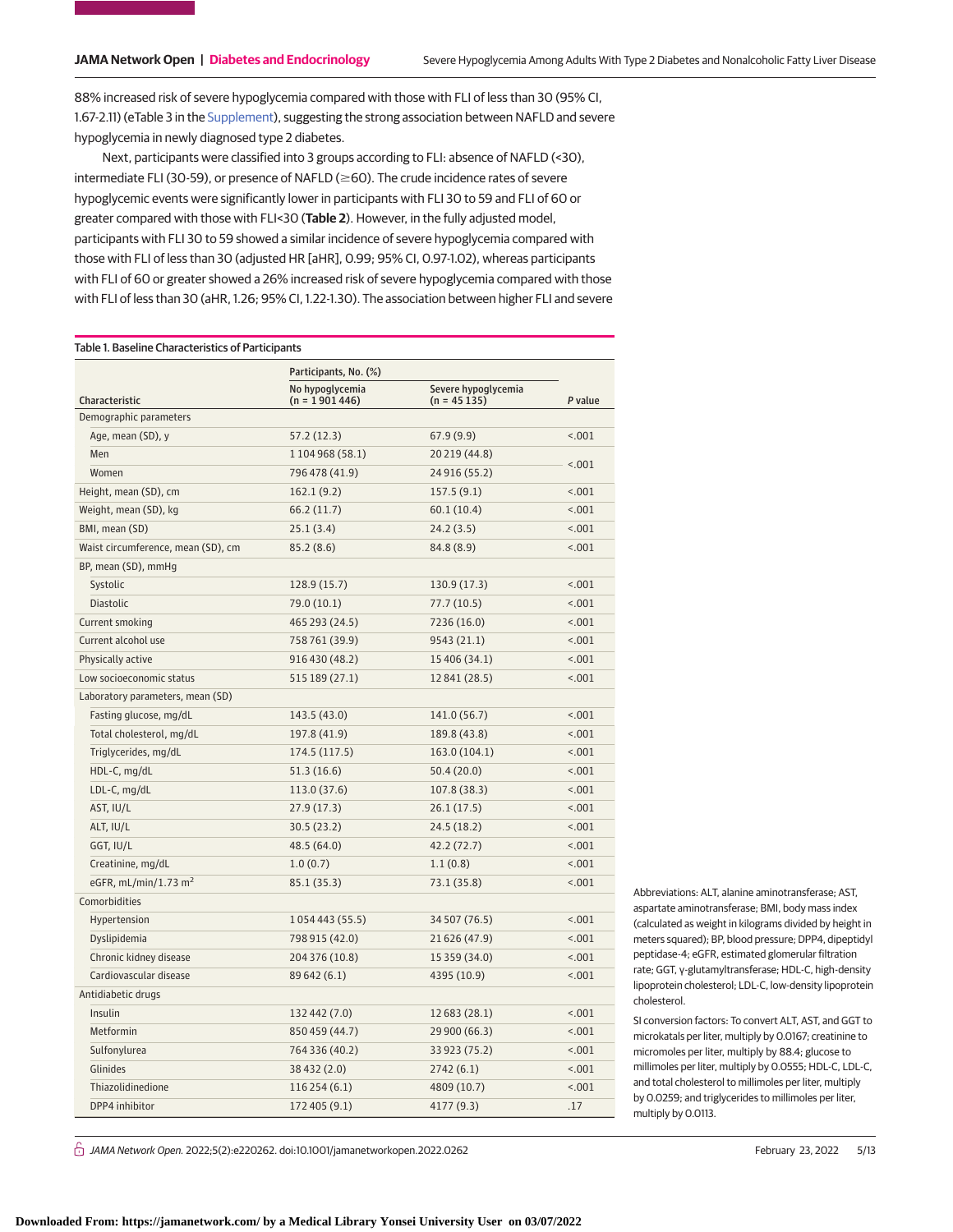hypoglycemia was more prominent in women than men (women: aHR, 1.29; 95% CI, 1.23-1.36; men: aHR, 1.17; 95% CI, 1.12-1.23). The Fine-Gray subdistribution HR for severe hypoglycemia for participants with FLI of 60 or greater compared with those with FLI of less than 30 was 1.16 (95% CI, 1.12-1.20) (eTable 4 in the [Supplement\)](https://jama.jamanetwork.com/article.aspx?doi=10.1001/jamanetworkopen.2022.0262&utm_campaign=articlePDF%26utm_medium=articlePDFlink%26utm_source=articlePDF%26utm_content=jamanetworkopen.2022.0262).

Additionally, the number of severe hypoglycemia episodes according to FLI was examined. Among 1 946 581 participants, 32 652 (1.7%) had 1, 7613 (0.4%) had 2, and 4870 (0.3%) had 3 or more events of severe hypoglycemia. The number (multiplied by 100 times) of severe hypoglycemia per person during follow-up in the group with FLI of 60 or greater was 4.16, significantly higher than 3.57 in the group with FLI of less than 30 and 3.52 in the group with FLI of 30 to 59 group (P < .001) (eFigure 2 in the [Supplement\)](https://jama.jamanetwork.com/article.aspx?doi=10.1001/jamanetworkopen.2022.0262&utm_campaign=articlePDF%26utm_medium=articlePDFlink%26utm_source=articlePDF%26utm_content=jamanetworkopen.2022.0262).

We further examined risk of severe hypoglycemia according to FLI components (eTable 5 in the [Supplement\)](https://jama.jamanetwork.com/article.aspx?doi=10.1001/jamanetworkopen.2022.0262&utm_campaign=articlePDF%26utm_medium=articlePDFlink%26utm_source=articlePDF%26utm_content=jamanetworkopen.2022.0262). The highest quartiles of GGT and WC were significantly associated with increased risk (GGT: aHR, 1.05; 95% CI, 1.02-1.08; WC: aHR, 1.10; 95% CI, 1.05-1.14). A significantly increased risk of hypoglycemic events was observed in participants with underweight (BMI <18.5) compared with those in the reference range (BMI 18.5-22.9), whereas lower risk was observed in participants with

Figure 1. Hazard Ratios for Severe Hypoglycemia According to Fatty Liver Index (FLI) Deciles



Model 1 was unadjusted. Model 2 was adjusted for age, sex, smoking and alcohol habits, exercise, and body mass index. Model 3 was further adjusted for severe hypoglycemia within previous 3 years; insulin, sulfonylurea, or glinides use; and history of hypertension, chronic kidney disease, and cardiovascular disease. Error bars indicate 95% CIs.

#### Table 2. Association Between Fatty Liver Index and Incident Severe Hypoglycemia Events

|                                | Participants, No. |               | Incident rate per | HR (95% CI) <sup>a</sup> |                   |                   |
|--------------------------------|-------------------|---------------|-------------------|--------------------------|-------------------|-------------------|
| <b>Fatty liver index score</b> | Incident cases    | Person-years  | 1000 person-years | Model 1                  | Model 2           | Model 3           |
| Overall                        |                   |               |                   |                          |                   |                   |
| $30$                           | 22213             | 3880165       | 5.7               | 1 [Reference]            | 1 [Reference]     | 1 [Reference]     |
| $30 - 59$                      | 14632             | 3 3 1 0 0 4 9 | 4.4               | $0.77(0.76-0.79)$        | $1.03(1.01-1.06)$ | $0.99(0.97-1.02)$ |
| $\geq 60$                      | 8290              | 2572210       | 3.2               | $0.56(0.55-0.58)$        | $1.25(1.21-1.29)$ | $1.26(1.22-1.30)$ |
| Male participants              |                   |               |                   |                          |                   |                   |
| $30$                           | 9424              | 1775 198      | 5.3               | 1 [Reference]            | 1 [Reference]     | 1 [Reference]     |
| $30 - 59$                      | 6613              | 1958450       | 3.4               | $0.64(0.62 - 0.66)$      | $0.97(0.94-1.01)$ | $0.97(0.94-1.01)$ |
| $\geq 60$                      | 4182              | 1870224       | 2.2               | $0.42(0.41-0.44)$        | $1.14(1.08-1.19)$ | $1.17(1.12-1.23)$ |
| Female participants            |                   |               |                   |                          |                   |                   |
| $30$                           | 12789             | 2 104 967     | 6.1               | 1 [Reference]            | 1 [Reference]     | 1 [Reference]     |
| $30 - 59$                      | 8019              | 1351598       | 5.9               | $0.98(0.95-1.00)$        | $1.10(1.06-1.13)$ | $1.02(0.99-1.06)$ |
| $\geq 60$                      | 4108              | 701985        | 5.9               | $0.96(0.93-1.00)$        | $1.47(1.40-1.54)$ | $1.29(1.23-1.36)$ |
|                                |                   |               |                   |                          |                   |                   |

Abbreviation: HR, hazard ratio.

a Model 1 was unadjusted. Model 2 was adjusted for age, sex, smoking and alcohol habits, exercise, and body mass index. Model 3 was further adjusted for severe hypoglycemia

within previous 3 years; insulin, sulfonylurea, or glinides use; and history of hypertension, chronic kidney disease, and cardiovascular disease. Values with statistical significance are those for which the 95% CI does not cross 1.

 $\bigcap$  JAMA Network Open. 2022;5(2):e220262. doi:10.1001/jamanetworkopen.2022.0262 (Reprinted) February 23, 2022 6/13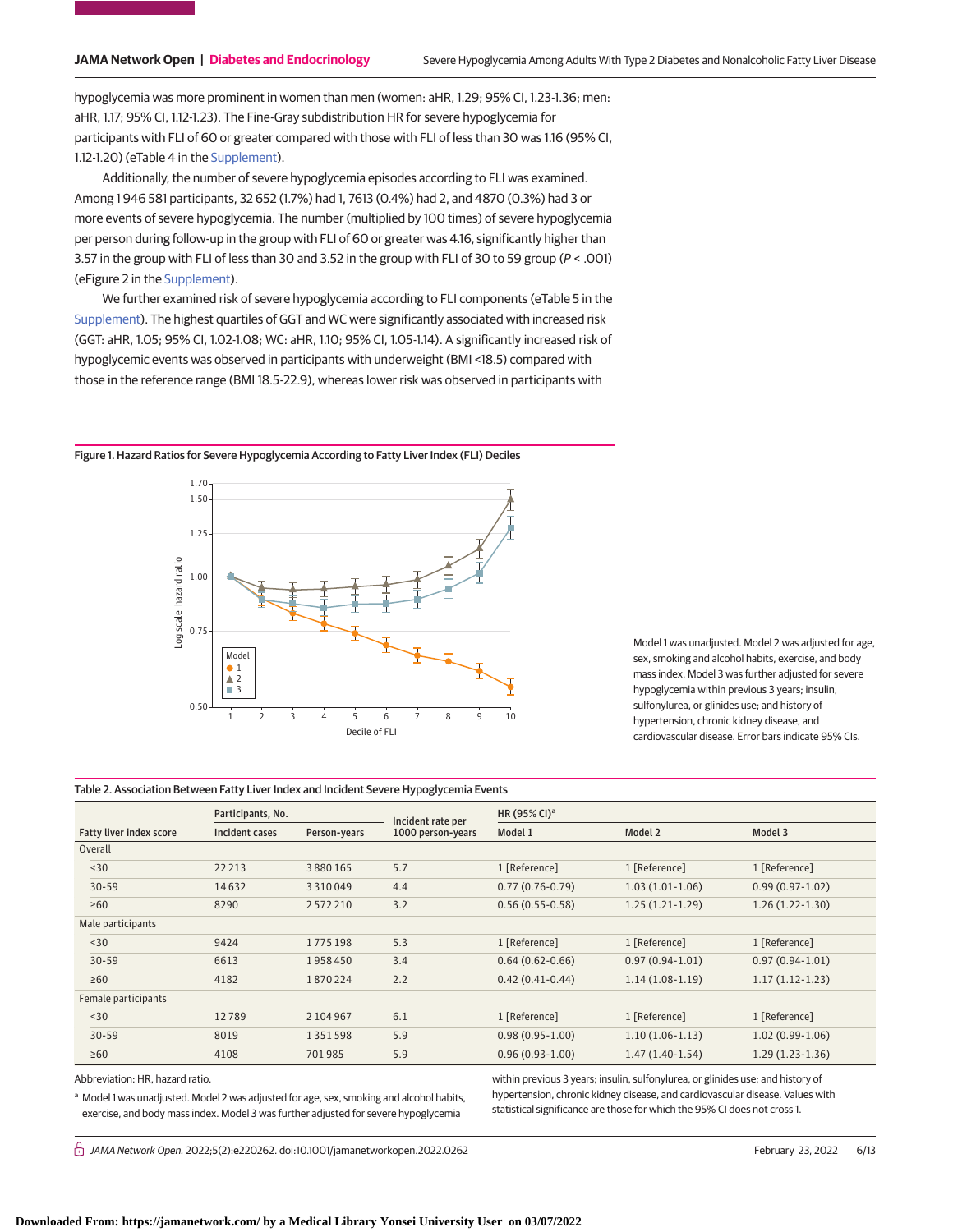overweight and obesity. There was no significant association between hypertriglyceridemia and risk of severe hypoglycemia.

# **Differential Associations of NAFLD With the Risk of Severe Hypoglycemia in Various Subgroups**

The association of NAFLD with severe hypoglycemia was assessed in detailed subgroups by calculating the relative HR in the group with FLI of 60 or greater compared with the group with FLI of less than 30 in a fully adjusted model (**Figure 2**; eTable 6 in the [Supplement\)](https://jama.jamanetwork.com/article.aspx?doi=10.1001/jamanetworkopen.2022.0262&utm_campaign=articlePDF%26utm_medium=articlePDFlink%26utm_source=articlePDF%26utm_content=jamanetworkopen.2022.0262). There were significant subgroup differences according to age, sex, BMI, and the use of insulin, sulfonylurea, glinide (eg, participants <60 years: aHR, 1.17; 95% CI, 1.08-1.28; participants ≥60 years: aHR, 1.22; 95% CI, 1.17-1.27; P for interaction < .001). The associations between NAFLD and severe hypoglycemia were stronger among participants aged 60 years and older, women, and those who used sulfonylurea or glinide. The associations were most prominent in the lowest BMI (ie, underweight) group (aHR, 1.71; 95% CI, 1.02-2.88). In addition, t he association of degree of NAFLD with the incidence of severe hypoglycemia was lower in those who used insulin compared with those who did not. There was no significant interaction between the subgroup of CKD.

In addition, we performed further analysis using the aspartate aminotransferase/alanine aminotransferase (AST/ALT) ratio (cutoff value,  $0.8$ )<sup>30</sup> as a surrogate marker for liver fibrosis. Participants were divided into 6 groups according to AST/ALT ratio and FLI, and Cox regression analysis for severe hypoglycemia was performed with the reference group set as those with an AST/ALT ratio of less than 0.8 and an FLI of less than 30. Participants with an AST/ALT ratio of 0.8 or greater had increased risk of severe hypoglycemia compared with the reference group. There was a significant association between NAFLD and severe hypoglycemia risk in groups with fibrosis (eTable 7 in the [Supplement\)](https://jama.jamanetwork.com/article.aspx?doi=10.1001/jamanetworkopen.2022.0262&utm_campaign=articlePDF%26utm_medium=articlePDFlink%26utm_source=articlePDF%26utm_content=jamanetworkopen.2022.0262). In the fully adjusted model, participants with FLI of 60 or greater and an AST/ALT ratio of 0.8 or greater showed a 38% increased risk of severe hypoglycemia compared

Decreased risk of Increased risk of P value for HR (95% CI) interaction severe hypoglycemia Variable severe hypoglycemia Age, y 1.17 (1.08-1.28)  $<60$ <.001 ≥60 1.22 (1.17-1.27) and in Sex 1.17 (1.12-1.23) Men  $1 - 001$ 1.29 (1.23-1.36) Women Body mass index 1.71 (1.02-2.88)  $< 18.5$ 18.5-23 1.31 (1.18-1.45)  $< 001$ 23-25 1.20 (1.12-1.29)  $>25$  $1.06(1.01-1.12)$ Chronic kidney disease 1.28 (1.22-1.33) No .08 Yes 1.07 (1.01-1.13) Cardiovascular disease 1.20 (1.15-1.24) No <.001 Yes 1.17 (1.07-1.28) Insulin No 1.30 (1.25-1.36) .006 Yes 1.13 (1.05-1.21) Sulfonylurea or glinides 1.19 (1.11-1.29) No  $1 - 001$ Yes 1.25 (1.21-1.30) 0.5 1.5 2 3 1 Log scale HR (95% CI)

Figure 2. Adjusted Hazard Ratios (HRs) for Severe Hypoglycemia in the Group With Fatty Liver Indices of 60 or Greater vs Those with Fatty Liver Indices of Less Than 0, by Subgroup

> Cox proportional hazard regression models were used to estimate HRs and 95% CIs. Models were adjusted for age; sex; smoking and alcohol habits; exercise; body mass index (calculated as weight in kilograms divided by height in meters squared); severe hypoglycemia within previous 3 years; insulin, sulfonylurea, or glinides use; and history of hypertension, chronic kidney disease, and cardiovascular disease. Error bars indicate 95% CIs.

 $\bigcap$  JAMA Network Open. 2022;5(2):e220262. doi:10.1001/jamanetworkopen.2022.0262 (Reprinted) February 23, 2022 7/13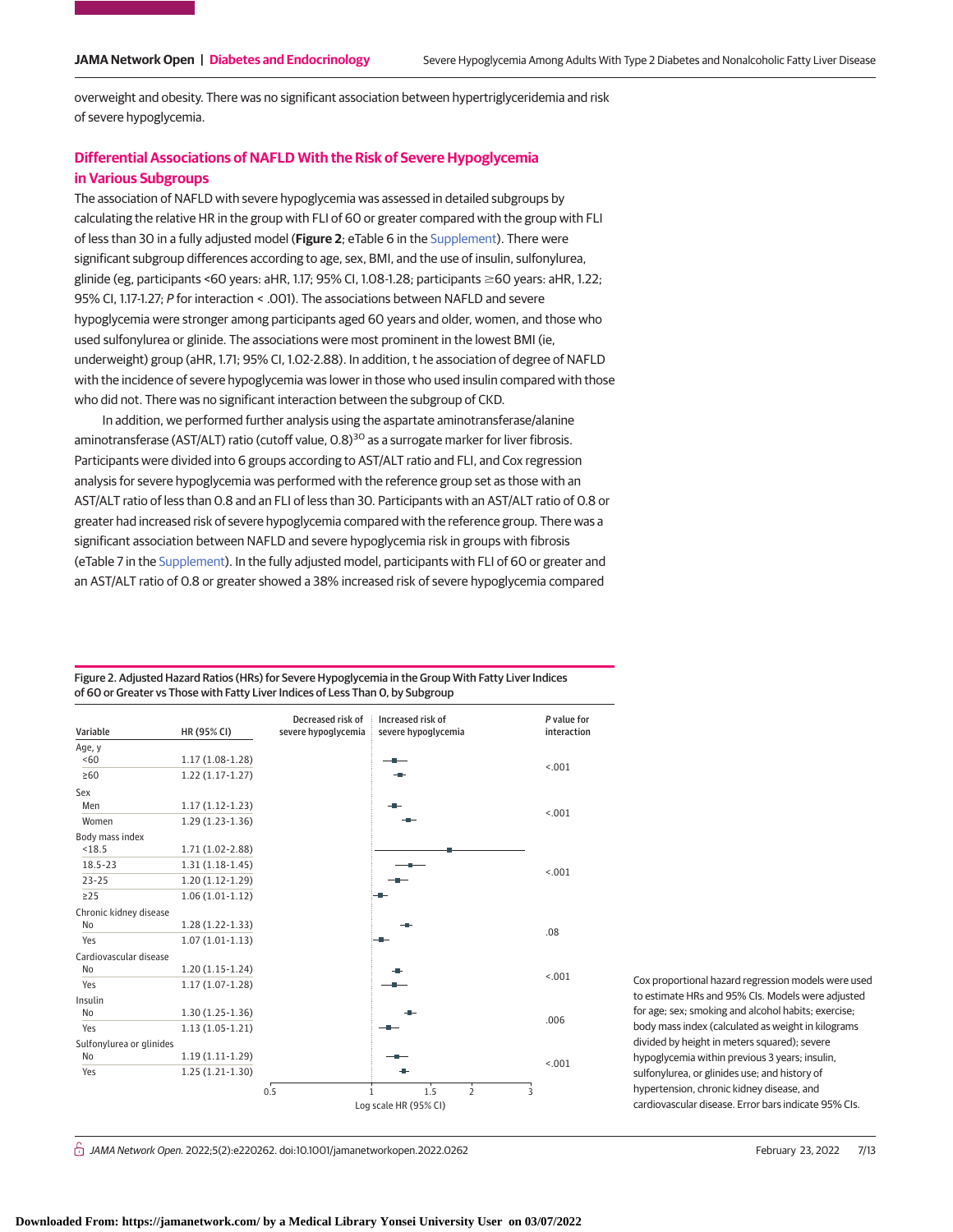with those with an FLI of less than 30 and an AST/ALT ratio of less than 0.8 (aHR, 1.38; 95% CI, 1.31- 1.45). This suggests a higher risk of developing severe hypoglycemia in patients with advanced NAFLD.

# **Discussion**

In this large, population-based longitudinal study, we found that participants with type 2 diabetes and NAFLD had an approximately 26% increased risk of severe hypoglycemia after adjustment for multiple clinical covariates. As lower BMI is known as an independent risk factor for severe hypoglycemia,<sup>11,12,31</sup> patients with NAFLD seemed to have less risk of hypoglycemia without consideration of BMI. However, after adjusting for BMI, the risk of severe hypoglycemia was significantly increased among participants with NAFLD in a dose-dependent manner. The association of NAFLD with severe hypoglycemia was more prominent in women and in individuals with underweight. These results suggest that clinicians should be aware of the potential for patients with type 2 diabetes and NAFLD to develop severe hypoglycemia.

The liver plays an essential role in glucose production through glycogenolysis and gluconeogenesis, which also serve as defense mechanisms if plasma glucose levels fall below the physiologic range.<sup>32</sup> In the presence of chronic liver disease, such as liver cirrhosis, glucose metabolism can be dysregulated; previous studies have reported that approximately 30% of patients with liver cirrhosis may have diabetes<sup>33</sup> and 12% to 16% of patients with both diabetes and cirrhosis had hypoglycemia.34,35 However, to our knowledge, there have been no studies investigating the association between NAFLD and hypoglycemia in populations with cirrhosis. We rigorously excluded individuals with liver cirrhosis, those with heavy alcohol use, and hepatopancreatico-biliary cancers, all of which may affect the occurrence of hypoglycemia. In particular, although we did not diagnose NAFLD by histological or imaging evaluation, the present findings show that patients with an FLI of 60 or greater had significantly higher incidence of severe hypoglycemia than those with an FLI of 30 to 59, indicating a clear dose-dependent association between severity of hepatic steatosis and incidence of severe hypoglycemia in patients with type 2 diabetes.

In our subgroup analyses, participants with NAFLD and a low or even reference range BMI were at greater risk of severe hypoglycemia compared with participants with obesity and NAFLD. Although NAFLD typically occurs in individuals with obesity, a smaller but significant proportion of people develop NAFLD despite a reference range BMI (ie, 25), which is called nonobese NAFLD.<sup>36,37</sup> The prevalence of nonobese NAFLD is reported as 10% to 20%,<sup>37</sup> but histologic severity and clinical outcomes compared with patients with obesity and NAFLD are conflicting.<sup>36-38</sup> In this study, we first demonstrated a significant association between nonobese NAFLD and severe hypoglycemia in participants with type 2 diabetes. As lower BMI can reflect malnutrition and coexisting chronic disease,<sup>39</sup> individuals with a lower BMI might be susceptible to the development of hypoglycemia.

Previous studies have found that older age, prior episodes of hypoglycemia, use of insulin and sulfonylurea, and comorbidities, such as kidney impairment and CVD, are established risk factors for hypoglycemia.<sup>3,40</sup> Our study results agree with previous results regarding traditional hypoglycemia risk factors (eTable 1 in the [Supplement\)](https://jama.jamanetwork.com/article.aspx?doi=10.1001/jamanetworkopen.2022.0262&utm_campaign=articlePDF%26utm_medium=articlePDFlink%26utm_source=articlePDF%26utm_content=jamanetworkopen.2022.0262). Also, the present study found that the presence of NAFLD was associated with increased risk of severe hypoglycemia by 1.3-fold, a relatively modest association compared with established risk factors such as insulin or sulfonylurea use and CKD. However, considering the high prevalence of NAFLD in patients with type 2 diabetes, the contribution of NAFLD to hypoglycemia risk is not negligible.

Regarding sex differences in development of hypoglycemia, the previous results are inconsistent. Some studies have reported significantly greater prevalence in women by 1.5- to 1.8-fold,<sup>41,42</sup> whereas others have not.<sup>31,40</sup> Our subgroup analyses revealed that female participants with NAFLD were more vulnerable to the development of severe hypoglycemia than their male counterparts. The exact reason is unknown, but hepatic estrogen receptor might have a role in sex

 $\bigcap$  JAMA Network Open. 2022;5(2):e220262. doi:10.1001/jamanetworkopen.2022.0262 (Reprinted) February 23, 2022 8/13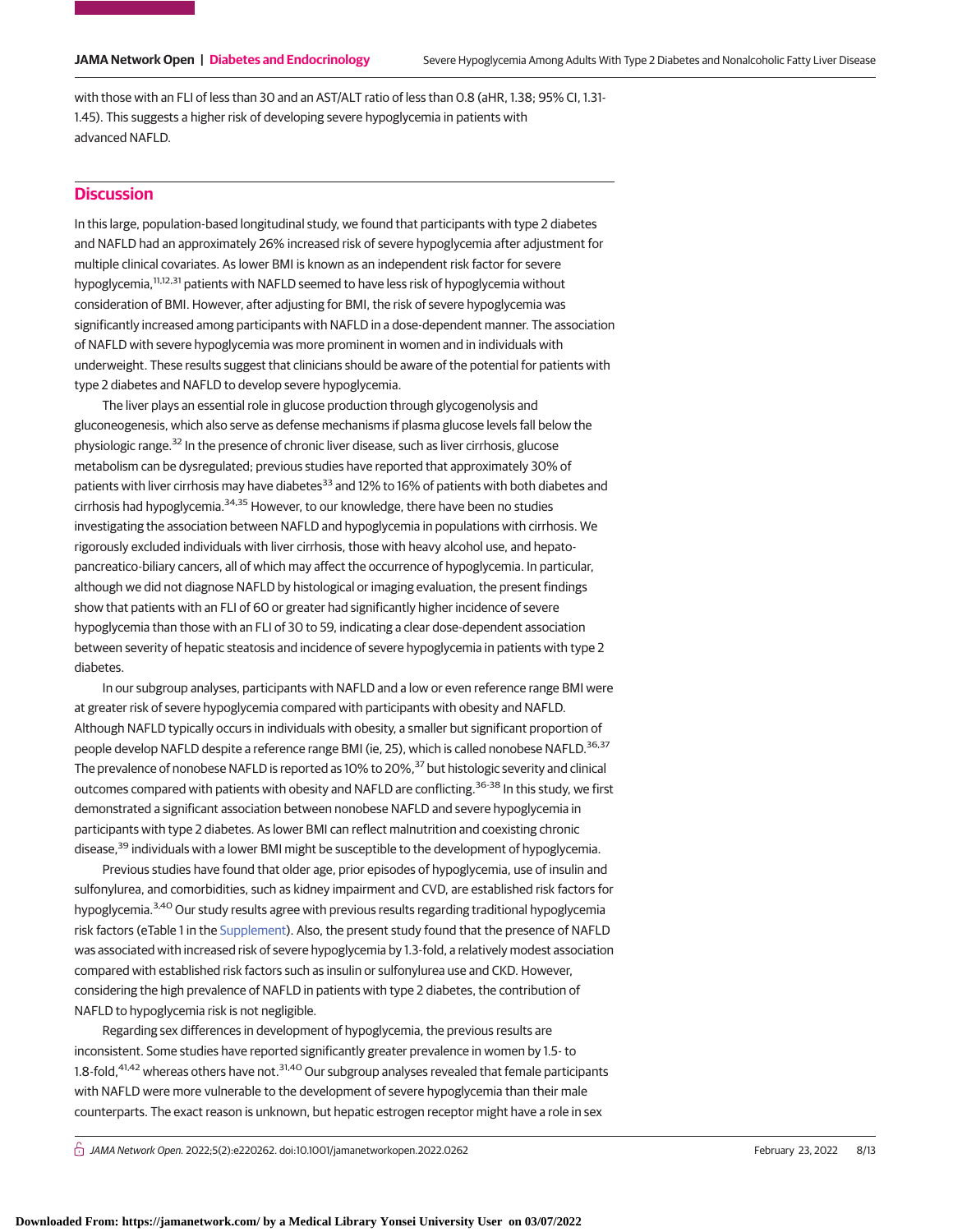differences in hepatic metabolism.<sup>43</sup> In contrast, those who use insulin were less affected by the presence of NAFLD. As insulin use itself was associated with risk of severe hypoglycemia (aHR, 3.07; 95% CI, 3.00-3.14) (eTable 1 in the [Supplement\)](https://jama.jamanetwork.com/article.aspx?doi=10.1001/jamanetworkopen.2022.0262&utm_campaign=articlePDF%26utm_medium=articlePDFlink%26utm_source=articlePDF%26utm_content=jamanetworkopen.2022.0262), NAFLD appears to have less additive association.

Possible mechanisms explaining the association of NAFLD with severe hypoglycemia include altered glucose metabolism in NAFLD.<sup>44,45</sup> Glucagon level is found to be increased in the presence of NAFLD.<sup>46</sup> and hyperglucagonemia might induce downregulation of hepatic glucagon receptor or blunt the counter-regulatory response to hypoglycemic events in hepatic glucose production.<sup>47</sup> Also, NAFLD may be associated with glycemic variability through increased oxidative stress,<sup>48,49</sup> which is an important determinant of hypoglycemia.<sup>50</sup>

## **Limitations**

This study has limitations. First, we used a previously validated FLI index to define NAFLD<sup>26</sup> because liver biopsy or imaging was not available in our data set. In the previous study,<sup>51</sup> FLI showed acceptable accuracy in estimating the presence of steatosis (any histological steatosis  $\geq$ 5%) in patients with NAFLD. Second, for the outcome of severe hypoglycemia, we were not able to capture events that were asymptomatic or occurred outside the ED or hospital. Additionally, we defined severe hypoglycemia using ICD codes but anthropometric or laboratory measurements of diabetes parameters (diabetes duration, serum glucose, glycated hemoglobin) at the time of the event were not available. Third, comorbidities were identified using medical claims data from the NHIS, and coding errors are present in these data sets. Fourth, we were unable to consider the possibility that some patients may progress to more serious disease during the observation period<sup>52</sup> owing to limited access to the database. Fifth, although, cirrhosis was excluded using the ICD-10 code, patients with undiagnosed cirrhosis were likely to have been included in the analysis, as NHIS records do not have histological or imaging data of liver. To avoid overestimation and improve diagnostic accuracy, we collected both ICD-10 codes and prescription or medical questionnaire data. Despite these limitations, this nationwide epidemiologic study found an association between NAFLD and severe hypoglycemia in patients with type 2 diabetes. We analyzed a large historical population cohort of more than 1.9 million patients, which strengthens statistical power and the reliability of results. Also, given that hypoglycemia is common in those with severe alcohol use disorder<sup>53</sup> and patients with liver disease<sup>54</sup> because of impairment in gluconeogenesis and glycolysis, we strictly excluded participants with alcohol- or viral-related liver disease and chronic hepato-pancreatic disease.

# **Conclusions**

In this study, the presence of NAFLD was associated with a 26% increased risk of severe hypoglycemia among participants with type 2 diabetes participants, independent of obesity status. The association was stronger in women and in participants with underweight. This result provides clinicians with additional information about which patients might have a high risk of hypoglycemia to hopefully reduce its incidence and ultimately improve patient safety via individualized therapy. Further validation studies in other racial and ethnic populations and to evaluate causality and mechanisms regarding NAFLD and hypoglycemia risk are warranted.

#### **ARTICLE INFORMATION**

**Accepted for Publication:** December 13, 2021.

**Published:** February 23, 2022. doi[:10.1001/jamanetworkopen.2022.0262](https://jama.jamanetwork.com/article.aspx?doi=10.1001/jamanetworkopen.2022.0262&utm_campaign=articlePDF%26utm_medium=articlePDFlink%26utm_source=articlePDF%26utm_content=jamanetworkopen.2022.0262)

**Open Access:** This is an open access article distributed under the terms of the [CC-BY License.](https://jamanetwork.com/pages/cc-by-license-permissions/?utm_campaign=articlePDF%26utm_medium=articlePDFlink%26utm_source=articlePDF%26utm_content=jamanetworkopen.2022.0262) © 2022 Lee JY et al. JAMA Network Open.

 $\bigcap$  JAMA Network Open. 2022;5(2):e220262. doi:10.1001/jamanetworkopen.2022.0262 (Reprinted) February 23, 2022 9/13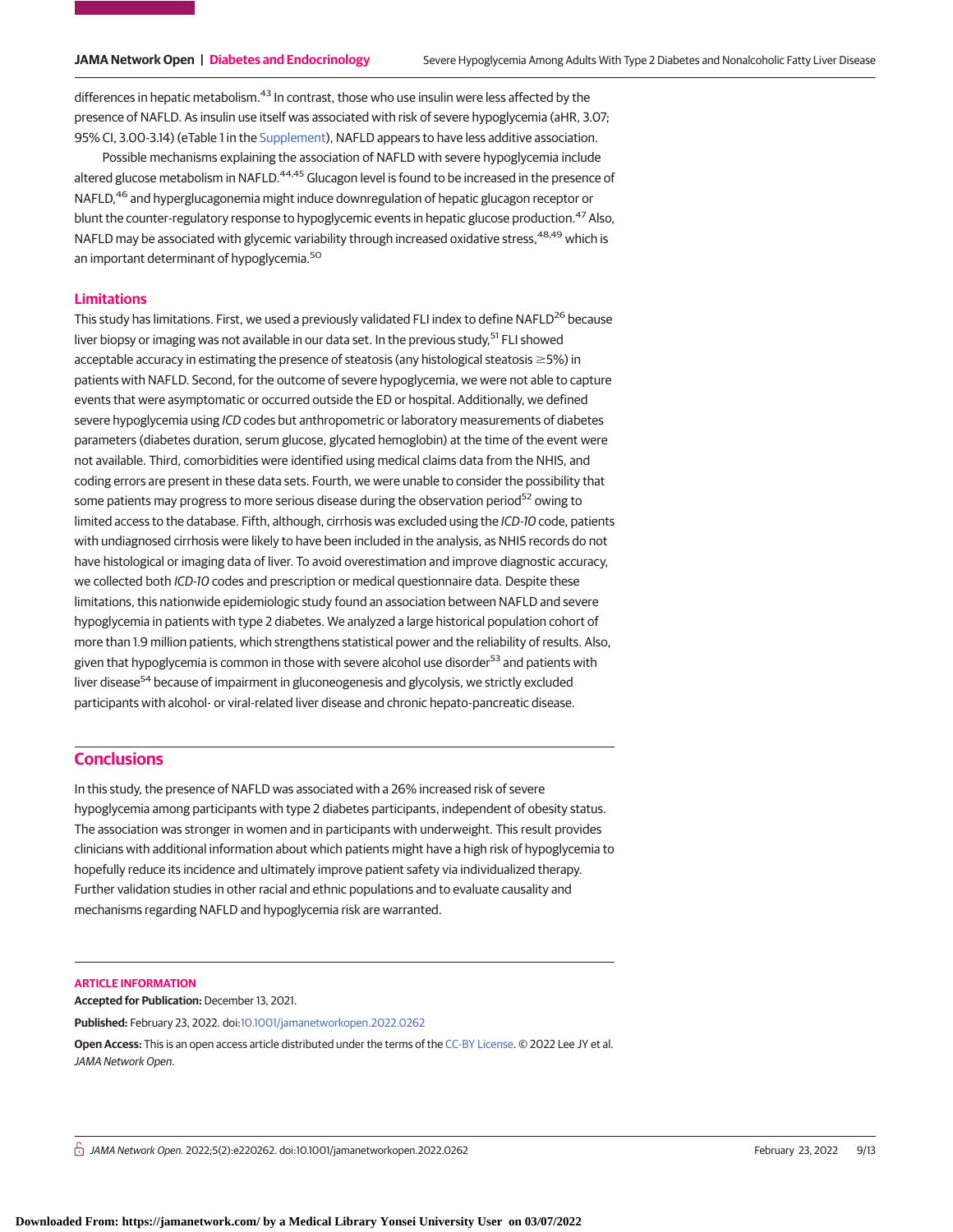**Corresponding Author:** Yong-ho Lee, MD, PhD, Division of Endocrinology, Department of Internal Medicine, Yonsei University College of Medicine, 50-1 Yonsei-ro, Seodaemun-gu, Seoul 03722, Republic of Korea [\(yholee@yuhs.ac\)](mailto:yholee@yuhs.ac).

**Author Affiliations:** Division of Endocrinology, Department of Internal Medicine, Yonsei University College of Medicine, Seoul, Republic of Korea (J.-Y. Lee, Kim, B. W. Lee, Kang, Cha, Y.-h. Lee); Department of Statistics and Actuarial Science, Soongsil University, Seoul, Republic of Korea (K. Han); Division of Endocrinology, Department of Internal Medicine, Keimyung University School of Medicine, Daegu, Republic of Korea (E. Han); Institute of Endocrine Research, Yonsei University College of Medicine, Seoul, Republic of Korea (B. W. Lee, Kang, Cha, Y.-h. Lee); Division of Endocrinology and Metabolism, Department of Internal Medicine, College of Medicine, The Catholic University, Seoul, Republic of Korea (Ko); Department of Systems Biology, Glycosylation Network Research Center, Yonsei University, Seoul, Republic of Korea (Y.-h. Lee).

**Author Contributions:** Dr Y.-h. Lee had full access to all of the data in the study and take responsibility for the integrity of the data and the accuracy of the data analysis. Drs J.-Y. Lee and Kim contributed equally to this work.

Concept and design: J.-Y. Lee, K. Han, E. Han, Y.-h. Lee.

Acquisition, analysis, or interpretation of data: J.-Y. Lee, Kim, B.W. Lee, Kang, Cha, Y.-h. Lee.

Drafting of the manuscript: J.-Y. Lee, K. Han, Ko, Y.-h. Lee.

Critical revision of the manuscript for important intellectual content: Kim, E. Han, B.W. Lee, Kang, Cha, Y.-h. Lee.

Statistical analysis: J.-Y. Lee, Kim, K. Han, Ko.

Obtained funding: Y.-h. Lee.

Administrative, technical, or material support: E. Han, Y.-h. Lee.

Supervision: J.-Y. Lee, B.W. Lee, Kang, Cha, Y.-h. Lee.

**Conflict of Interest Disclosures:** None reported.

**Funding/Support:** This research was supported by the grant 2018R1D1A1B07050005 from the Basic Science Research Program through the National Research Foundation of Korea by grant NRF-2016R1A5A1010764 funded by the Korean Government.

**Role of the Funder/Sponsor:** The funders had no role in the design and conduct of the study; collection, management, analysis, and interpretation of the data; preparation, review, or approval of the manuscript; and decision to submit the manuscript for publication.

**Additional Contributions:** The authors thank Evolved Editing, LLC, for English-language editing.

#### **REFERENCES**

**1**. Lipska KJ, Ross JS, Wang Y, et al. National trends in US hospital admissions for hyperglycemia and hypoglycemia among Medicare beneficiaries, 1999 to 2011.JAMA Intern Med. 2014;174(7):1116-1124. doi[:10.1001/](https://jama.jamanetwork.com/article.aspx?doi=10.1001/jamainternmed.2014.1824&utm_campaign=articlePDF%26utm_medium=articlePDFlink%26utm_source=articlePDF%26utm_content=jamanetworkopen.2022.0262) [jamainternmed.2014.1824](https://jama.jamanetwork.com/article.aspx?doi=10.1001/jamainternmed.2014.1824&utm_campaign=articlePDF%26utm_medium=articlePDFlink%26utm_source=articlePDF%26utm_content=jamanetworkopen.2022.0262)

**2**. Seaquist ER, Anderson J, Childs B, et al. Hypoglycemia and diabetes: a report of a workgroup of the American Diabetes Association and the Endocrine Society. Diabetes Care. 2013;36(5):1384-1395. doi[:10.2337/dc12-2480](https://dx.doi.org/10.2337/dc12-2480)

**3**. Karter AJ, Warton EM, Lipska KJ, et al. Development and validation of a tool to identify patients with type 2 diabetes at high risk of hypoglycemia-related emergency department or hospital use.JAMA Intern Med. 2017;177 (10):1461-1470. doi[:10.1001/jamainternmed.2017.3844](https://jama.jamanetwork.com/article.aspx?doi=10.1001/jamainternmed.2017.3844&utm_campaign=articlePDF%26utm_medium=articlePDFlink%26utm_source=articlePDF%26utm_content=jamanetworkopen.2022.0262)

**4**. Edridge CL, Dunkley AJ, Bodicoat DH, et al. Prevalence and incidence of hypoglycaemia in 532,542 people with type 2 diabetes on oral therapies and insulin: a systematic review and meta-analysis of population based studies. PLoS One. 2015;10(6):e0126427. doi[:10.1371/journal.pone.0126427](https://dx.doi.org/10.1371/journal.pone.0126427)

**5**. Signorovitch JE, Macaulay D, Diener M, et al. Hypoglycaemia and accident risk in people with type 2 diabetes mellitus treated with non-insulin antidiabetes drugs. Diabetes Obes Metab. 2013;15(4):335-341. doi[:10.1111/](https://dx.doi.org/10.1111/dom.12031) [dom.12031](https://dx.doi.org/10.1111/dom.12031)

**6**. Whitmer RA, Karter AJ, Yaffe K, Quesenberry CP Jr, Selby JV. Hypoglycemic episodes and risk of dementia in older patients with type 2 diabetes mellitus.JAMA. 2009;301(15):1565-1572. doi[:10.1001/jama.2009.460](https://jama.jamanetwork.com/article.aspx?doi=10.1001/jama.2009.460&utm_campaign=articlePDF%26utm_medium=articlePDFlink%26utm_source=articlePDF%26utm_content=jamanetworkopen.2022.0262)

**7**. Lee AK, Warren B, Lee CJ, et al. The association of severe hypoglycemia with incident cardiovascular events and mortality in adults with type 2 diabetes. Diabetes Care. 2018;41(1):104-111. doi[:10.2337/dc17-1669](https://dx.doi.org/10.2337/dc17-1669)

**8**. Nicolucci A, Pintaudi B, Rossi MC, et al. The social burden of hypoglycemia in the elderly. Acta Diabetol. 2015;52 (4):677-685. doi[:10.1007/s00592-015-0717-0](https://dx.doi.org/10.1007/s00592-015-0717-0)

**9**. Foos V, Varol N, Curtis BH, et al. Economic impact of severe and non-severe hypoglycemia in patients with type 1 and type 2 diabetes in the United States.J Med Econ. 2015;18(6):420-432. doi[:10.3111/13696998.2015.1006730](https://dx.doi.org/10.3111/13696998.2015.1006730)

 $\bigcap$  JAMA Network Open. 2022;5(2):e220262. doi:10.1001/jamanetworkopen.2022.0262 (Reprinted) February 23, 2022 10/13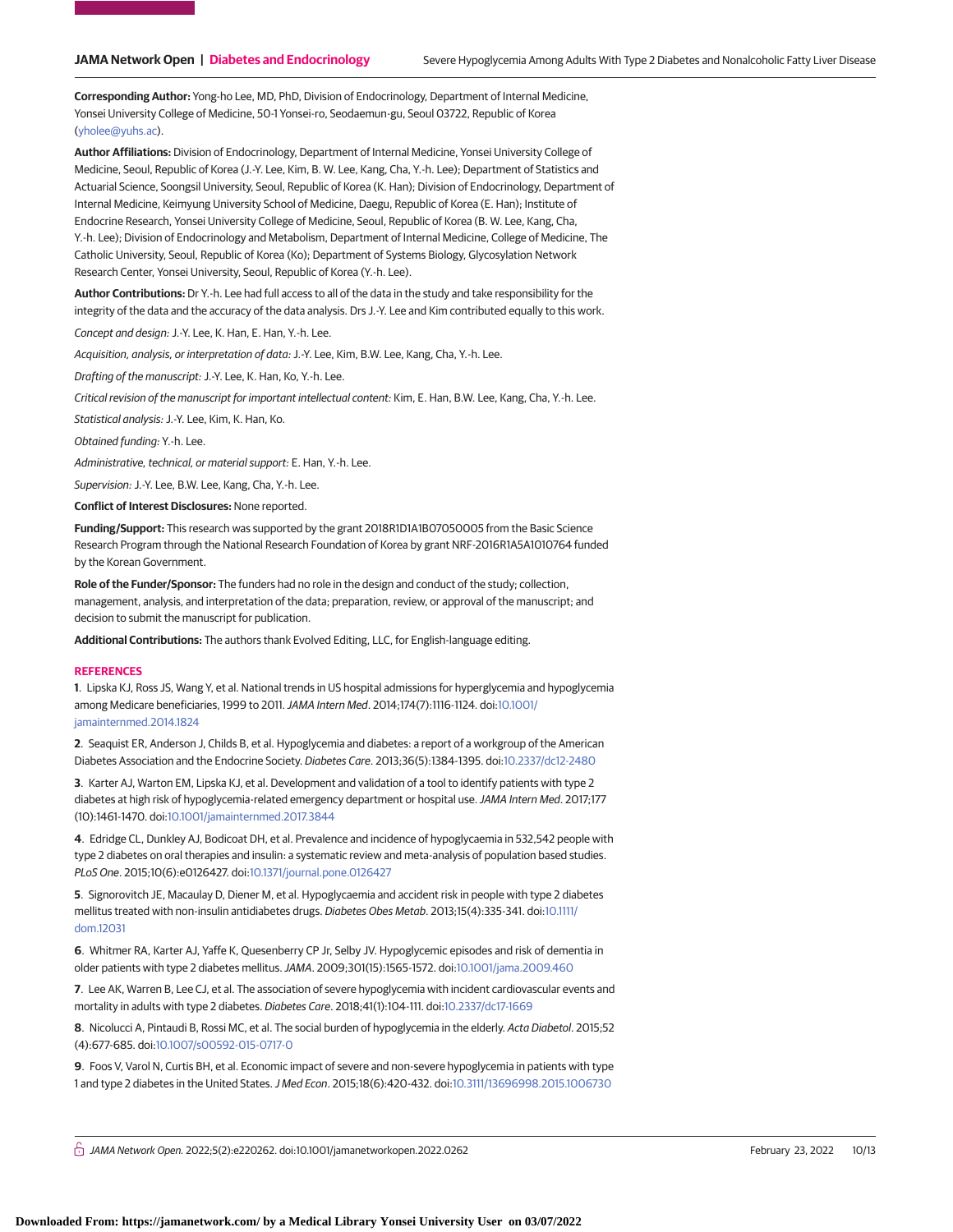**10**. Kim G, Lee YH, Han MH, et al. economic burden of hypoglycemia in patients with type 2 diabetes mellitus from Korea. PLoS One. 2016;11(3):e0151282. doi[:10.1371/journal.pone.0151282](https://dx.doi.org/10.1371/journal.pone.0151282)

**11**. Miller ME, Bonds DE, Gerstein HC, et al; ACCORD Investigators. The effects of baseline characteristics, glycaemia treatment approach, and glycated haemoglobin concentration on the risk of severe hypoglycaemia: post hoc epidemiological analysis of the ACCORD study. BMJ. 2010;340:b5444. doi[:10.1136/bmj.b5444](https://dx.doi.org/10.1136/bmj.b5444)

**12**. Yun JS, Park YM, Han K, Cha SA, Ahn YB, Ko SH. Association between BMI and risk of severe hypoglycaemia in type 2 diabetes. Diabetes Metab. 2019;45(1):19-25. doi[:10.1016/j.diabet.2018.03.006](https://dx.doi.org/10.1016/j.diabet.2018.03.006)

**13**. Younossi ZM, Koenig AB, Abdelatif D, Fazel Y, Henry L, Wymer M. Global epidemiology of nonalcoholic fatty liver disease: meta-analytic assessment of prevalence, incidence, and outcomes. Hepatology. 2016;64(1):73-84. doi[:10.1002/hep.28431](https://dx.doi.org/10.1002/hep.28431)

**14**. Kim SK, Choi YJ, Huh BW, et al. Nonalcoholic fatty liver disease is associated with increased carotid intimamedia thickness only in type 2 diabetic subjects with insulin resistance. J Clin Endocrinol Metab. 2014;99(5): 1879-1884. doi[:10.1210/jc.2013-4133](https://dx.doi.org/10.1210/jc.2013-4133)

**15**. Younossi ZM, Golabi P, de Avila L, et al. The global epidemiology of NAFLD and NASH in patients with type 2 diabetes: a systematic review and meta-analysis.J Hepatol. 2019;71(4):793-801. doi[:10.1016/j.jhep.2019.06.021](https://dx.doi.org/10.1016/j.jhep.2019.06.021)

**16**. Anstee QM, Targher G, Day CP. Progression of NAFLD to diabetes mellitus, cardiovascular disease or cirrhosis. Nat Rev Gastroenterol Hepatol. 2013;10(6):330-344. doi[:10.1038/nrgastro.2013.41](https://dx.doi.org/10.1038/nrgastro.2013.41)

**17**. Cheng YL, Wang YJ, Lan KH, et al. Fatty liver index and lipid accumulation product can predict metabolic syndrome in subjects without fatty liver disease. Gastroenterol Res Pract. 2017;2017:9279836. doi[:10.1155/2017/](https://dx.doi.org/10.1155/2017/9279836) [9279836](https://dx.doi.org/10.1155/2017/9279836)

**18**. Calori G, Lattuada G, Ragogna F, et al. Fatty liver index and mortality: the Cremona study in the 15th year of follow-up. Hepatology. 2011;54(1):145-152. doi[:10.1002/hep.24356](https://dx.doi.org/10.1002/hep.24356)

**19**. Han E, Lee YH. Non-alcoholic fatty liver disease: the emerging burden in cardiometabolic and renal diseases. Diabetes Metab J. 2017;41(6):430-437. doi[:10.4093/dmj.2017.41.6.430](https://dx.doi.org/10.4093/dmj.2017.41.6.430)

**20**. Lee YH, Kim KJ, Yoo ME, et al. Association of non-alcoholic steatohepatitis with subclinical myocardial dysfunction in non-cirrhotic patients.J Hepatol. 2018;68(4):764-772. doi[:10.1016/j.jhep.2017.11.023](https://dx.doi.org/10.1016/j.jhep.2017.11.023)

**21**. Song SO, Jung CH, Song YD, et al. Background and data configuration process of a nationwide populationbased study using the Korean national health insurance system. Diabetes Metab J. 2014;38(5):395-403. doi[:10.](https://dx.doi.org/10.4093/dmj.2014.38.5.395) [4093/dmj.2014.38.5.395](https://dx.doi.org/10.4093/dmj.2014.38.5.395)

**22**. Lee YH, Han K, Ko SH, Ko KS, Lee KU; Taskforce Team of Diabetes Fact Sheet of the Korean Diabetes Association. Data analytic process of a nationwide population-based study using National Health Information Database established by National Health Insurance Service. Diabetes Metab J. 2016;40(1):79-82. doi[:10.4093/](https://dx.doi.org/10.4093/dmj.2016.40.1.79) [dmj.2016.40.1.79](https://dx.doi.org/10.4093/dmj.2016.40.1.79)

**23**. Cheol Seong S, Kim YY, Khang YH, et al. Data resource profile: the National Health Information Database of the National Health Insurance Service in South Korea. Int J Epidemiol. 2017;46(3):799-800. doi[:10.1093/ije/dyw253](https://dx.doi.org/10.1093/ije/dyw253)

**24**. Mapakshi S, Kramer JR, Richardson P, El-Serag HB, Kanwal F. Positive predictive value of International Classification of Diseases, 10th Revision, codes for cirrhosis and its related complications. Clin Gastroenterol Hepatol. 2018;16(10):1677-1678. doi[:10.1016/j.cgh.2018.01.042](https://dx.doi.org/10.1016/j.cgh.2018.01.042)

**25**. Levey AS, Bosch JP, Lewis JB, Greene T, Rogers N, Roth D; Modification of Diet in Renal Disease Study Group. A more accurate method to estimate glomerular filtration rate from serum creatinine: a new prediction equation. Ann Intern Med. 1999;130(6):461-470. doi[:10.7326/0003-4819-130-6-199903160-00002](https://dx.doi.org/10.7326/0003-4819-130-6-199903160-00002)

**26**. Bedogni G, Bellentani S, Miglioli L, et al. The fatty liver index: a simple and accurate predictor of hepatic steatosis in the general population. BMC Gastroenterol. 2006;6:33. doi[:10.1186/1471-230X-6-33](https://dx.doi.org/10.1186/1471-230X-6-33)

**27**. Ko SH, Park YM, Yun JS, et al. Severe hypoglycemia is a risk factor for atrial fibrillation in type 2 diabetes mellitus: Nationwide population-based cohort study.J Diabetes Complications. 2018;32(2):157-163. doi[:10.1016/j.](https://dx.doi.org/10.1016/j.jdiacomp.2017.09.009) idiacomp.2017.09.009

**28**. Huang ES, Laiteerapong N, Liu JY, John PM, Moffet HH, Karter AJ. Rates of complications and mortality in older patients with diabetes mellitus: the diabetes and aging study.JAMA Intern Med. 2014;174(2):251-258. doi[:10.](https://jama.jamanetwork.com/article.aspx?doi=10.1001/jamainternmed.2013.12956&utm_campaign=articlePDF%26utm_medium=articlePDFlink%26utm_source=articlePDF%26utm_content=jamanetworkopen.2022.0262) [1001/jamainternmed.2013.12956](https://jama.jamanetwork.com/article.aspx?doi=10.1001/jamainternmed.2013.12956&utm_campaign=articlePDF%26utm_medium=articlePDFlink%26utm_source=articlePDF%26utm_content=jamanetworkopen.2022.0262)

**29**. Fukuda M, Doi K, Sugawara M, Naka Y, Mochizuki K. Survey of hypoglycemia in elderly people with type 2 diabetes mellitus in Japan. J Clin Med Res. 2015;7(12):967-978. doi[:10.14740/jocmr2340w](https://dx.doi.org/10.14740/jocmr2340w)

**30**. McPherson S, Stewart SF, Henderson E, Burt AD, Day CP. Simple non-invasive fibrosis scoring systems can reliably exclude advanced fibrosis in patients with non-alcoholic fatty liver disease. Gut. 2010;59(9):1265-1269. doi[:10.1136/gut.2010.216077](https://dx.doi.org/10.1136/gut.2010.216077)

 $\bigcap$  JAMA Network Open. 2022;5(2):e220262. doi:10.1001/jamanetworkopen.2022.0262 (Reprinted) February 23, 2022 11/13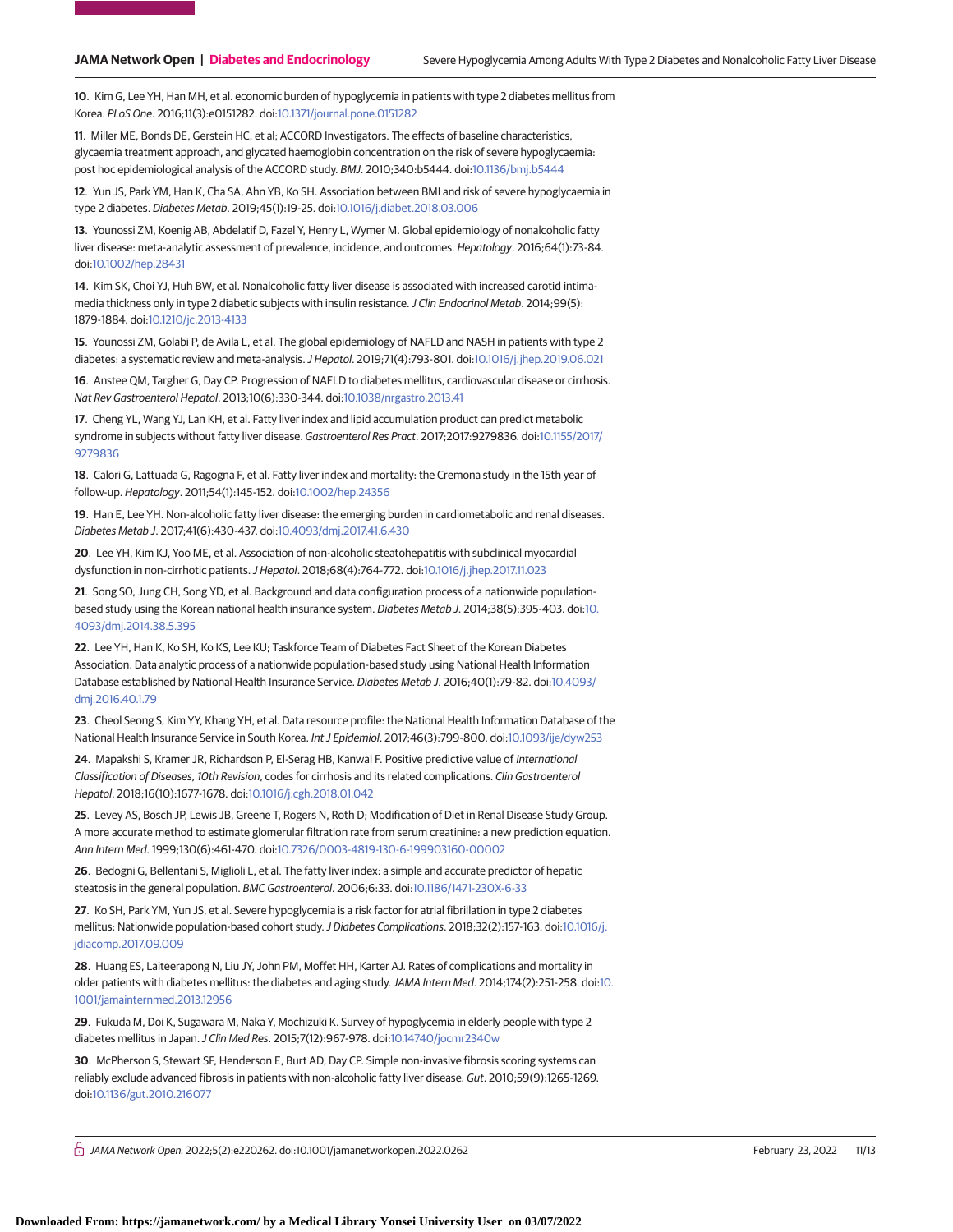**31**. Zoungas S, Patel A, Chalmers J, et al; ADVANCE Collaborative Group. Severe hypoglycemia and risks of vascular events and death. N Engl J Med. 2010;363(15):1410-1418. doi[:10.1056/NEJMoa1003795](https://dx.doi.org/10.1056/NEJMoa1003795)

**32**. Sherwin RS. Role of the liver in glucose homeostasis. Diabetes Care. 1980;3(2):261-265. doi[:10.2337/diacare.](https://dx.doi.org/10.2337/diacare.3.2.261) [3.2.261](https://dx.doi.org/10.2337/diacare.3.2.261)

**33**. Hickman IJ, Macdonald GA. Impact of diabetes on the severity of liver disease. Am J Med. 2007;120(10): 829-834. doi[:10.1016/j.amjmed.2007.03.025](https://dx.doi.org/10.1016/j.amjmed.2007.03.025)

**34**. Gundling F, Seidl H, Strassen I, et al. Clinical manifestations and treatment options in patients with cirrhosis and diabetes mellitus. Digestion. 2013;87(2):75-84. doi[:10.1159/000343458](https://dx.doi.org/10.1159/000343458)

**35**. Pfortmueller CA, Wiemann C, Funk GC, et al. Hypoglycemia is associated with increased mortality in patients with acute decompensated liver cirrhosis.J Crit Care. 2014;29(2):316.e7-316.e12. doi[:10.1016/j.jcrc.2013.11.002](https://dx.doi.org/10.1016/j.jcrc.2013.11.002)

**36**. Leung JC, Loong TC, Wei JL, et al. Histological severity and clinical outcomes of nonalcoholic fatty liver disease in nonobese patients. Hepatology. 2017;65(1):54-64. doi[:10.1002/hep.28697](https://dx.doi.org/10.1002/hep.28697)

**37**. Wei JL, Leung JC, Loong TC, et al. Prevalence and severity of nonalcoholic fatty liver disease in non-obese patients: a population study using proton-magnetic resonance spectroscopy. Am J Gastroenterol. 2015;110(9): 1306-1314. doi[:10.1038/ajg.2015.235](https://dx.doi.org/10.1038/ajg.2015.235)

**38**. Dela Cruz AC, Bugianesi E, George J, et al. Characteristics and long-term prognosis of lean patients with nonalcoholic fatty liver disease. Gastroenterology. 2014;146(5):S909. doi[:10.1016/S0016-5085\(14\)63307-2](https://dx.doi.org/10.1016/S0016-5085(14)63307-2)

**39**. Dixon JB, Lambert GW. The obesity paradox—a reality that requires explanation and clinical interpretation. Atherosclerosis. 2013;226(1):47-48. doi[:10.1016/j.atherosclerosis.2012.11.005](https://dx.doi.org/10.1016/j.atherosclerosis.2012.11.005)

**40**. Lee AK, Lee CJ, Huang ES, Sharrett AR, Coresh J, Selvin E. Risk factors for severe hypoglycemia in black and white adults with diabetes: the Atherosclerosis Risk in Communities (ARIC) Study. Diabetes Care. 2017;40(12): 1661-1667. doi[:10.2337/dc17-0819](https://dx.doi.org/10.2337/dc17-0819)

**41**. Kautzky-Willer A, Kosi L, Lin J, Mihaljevic R. Gender-based differences in glycaemic control and hypoglycaemia prevalence in patients with type 2 diabetes: results from patient-level pooled data of six randomized controlled trials. Diabetes Obes Metab. 2015;17(6):533-540. doi[:10.1111/dom.12449](https://dx.doi.org/10.1111/dom.12449)

**42**. Misra-Hebert AD, Pantalone KM, Ji X, et al. Patient characteristics associated with severe hypoglycemia in a type 2 diabetes cohort in a large, integrated health care system from 2006 to 2015. Diabetes Care. 2018;41(6): 1164-1171. doi[:10.2337/dc17-1834](https://dx.doi.org/10.2337/dc17-1834)

**43**. Della Torre S, Mitro N, Meda C, et al. Short-term fasting reveals amino acid metabolism as a major sex-discriminating factor in the liver. Cell Metab. 2018;28(2):256-267.e5. doi[:10.1016/j.cmet.2018.05.021](https://dx.doi.org/10.1016/j.cmet.2018.05.021)

**44**. Sunny NE, Parks EJ, Browning JD, Burgess SC. Excessive hepatic mitochondrial TCA cycle and gluconeogenesis in humans with nonalcoholic fatty liver disease. Cell Metab. 2011;14(6):804-810. doi[:10.1016/j.](https://dx.doi.org/10.1016/j.cmet.2011.11.004) [cmet.2011.11.004](https://dx.doi.org/10.1016/j.cmet.2011.11.004)

**45**. Charbonneau A, Unson CG, Lavoie JM. High-fat diet-induced hepatic steatosis reduces glucagon receptor content in rat hepatocytes: potential interaction with acute exercise. J Physiol. 2007;579(Pt 1):255-267. doi[:10.](https://dx.doi.org/10.1113/jphysiol.2006.121954) [1113/jphysiol.2006.121954](https://dx.doi.org/10.1113/jphysiol.2006.121954)

**46**. Junker AE, Gluud L, Holst JJ, Knop FK, Vilsbøll T. Diabetic and nondiabetic patients with nonalcoholic fatty liver disease have an impaired incretin effect and fasting hyperglucagonaemia. J Intern Med. 2016;279(5): 485-493. doi[:10.1111/joim.12462](https://dx.doi.org/10.1111/joim.12462)

**47**. Wewer Albrechtsen NJ, Kuhre RE, Pedersen J, Knop FK, Holst JJ. The biology of glucagon and the consequences of hyperglucagonemia. Biomark Med. 2016;10(11):1141-1151. doi[:10.2217/bmm-2016-0090](https://dx.doi.org/10.2217/bmm-2016-0090)

**48**. Hashiba M, Ono M, Hyogo H, et al. Glycemic variability is an independent predictive factor for development of hepatic fibrosis in nonalcoholic fatty liver disease. PLoS One. 2013;8(11):e76161. doi[:10.1371/journal.pone.0076161](https://dx.doi.org/10.1371/journal.pone.0076161)

**49**. Ochi T, Kawaguchi T, Nakahara T, et al. Differences in characteristics of glucose intolerance between patients with NAFLD and chronic hepatitis C as determined by CGMS. Sci Rep. 2017;7(1):10146. doi[:10.1038/s41598-017-](https://dx.doi.org/10.1038/s41598-017-09256-4) [09256-4](https://dx.doi.org/10.1038/s41598-017-09256-4)

**50**. Hirsch IB. Glycemic variability and diabetes complications: does it matter? of course it does! Diabetes Care. 2015;38(8):1610-1614. doi[:10.2337/dc14-2898](https://dx.doi.org/10.2337/dc14-2898)

**51**. Fedchuk L, Nascimbeni F, Pais R, Charlotte F, Housset C, Ratziu V; LIDO Study Group. Performance and limitations of steatosis biomarkers in patients with nonalcoholic fatty liver disease. Aliment Pharmacol Ther. 2014; 40(10):1209-1222. doi[:10.1111/apt.12963](https://dx.doi.org/10.1111/apt.12963)

**52**. Wong VW, Wong GL, Choi PC, et al. Disease progression of non-alcoholic fatty liver disease: a prospective study with paired liver biopsies at 3 years. Gut. 2010;59(7):969-974. doi[:10.1136/gut.2009.205088](https://dx.doi.org/10.1136/gut.2009.205088)

 $\bigcap$  JAMA Network Open. 2022;5(2):e220262. doi:10.1001/jamanetworkopen.2022.0262 (Reprinted) February 23, 2022 12/13